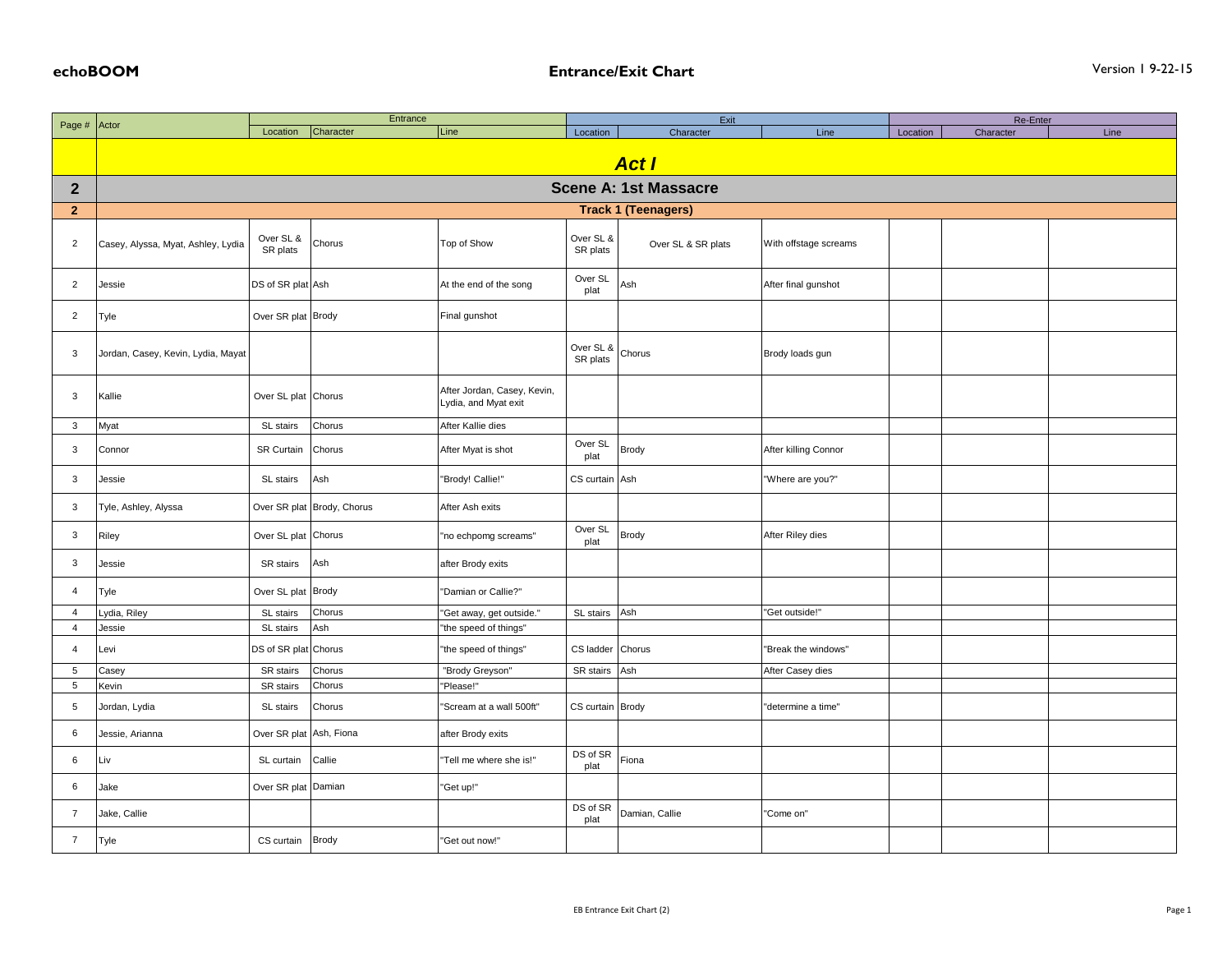|                  | Entrance<br>Actor                                                                                                          |                                     |                                        | Exit                        |                     |                                    |                                  | Re-Enter |           |      |  |
|------------------|----------------------------------------------------------------------------------------------------------------------------|-------------------------------------|----------------------------------------|-----------------------------|---------------------|------------------------------------|----------------------------------|----------|-----------|------|--|
| Page #           |                                                                                                                            | Location                            | Character                              | Line                        | Location            | Character                          | Line                             | Location | Character | Line |  |
| $\overline{7}$   | Jessie                                                                                                                     | SL curtain                          | Ash                                    | "Time is almost up."        |                     |                                    |                                  |          |           |      |  |
| $\bf 7$          | Track 2 (You're Gonna Go Far, Kid)                                                                                         |                                     |                                        |                             |                     |                                    |                                  |          |           |      |  |
| $\overline{7}$   | Tyle                                                                                                                       |                                     |                                        |                             | DS of SR<br>plat    | <b>Brody</b>                       | "Brody Greyson. Brody<br>Greyson |          |           |      |  |
| 9                | <b>Scene B: The Media</b>                                                                                                  |                                     |                                        |                             |                     |                                    |                                  |          |           |      |  |
| 10               | Liv                                                                                                                        | DS of SR plat Callie                |                                        | "I'm here"                  |                     |                                    |                                  |          |           |      |  |
| 11               | Liv                                                                                                                        |                                     |                                        |                             | SL curtain Callie   |                                    | "I'll find him"                  |          |           |      |  |
| 11               | Jessie                                                                                                                     |                                     |                                        |                             | SR curtain Ash      |                                    | After Callie exits               |          |           |      |  |
| 11               | <b>Scene C: Dead Children</b>                                                                                              |                                     |                                        |                             |                     |                                    |                                  |          |           |      |  |
| $\boldsymbol{8}$ |                                                                                                                            |                                     |                                        |                             |                     | <b>Track 3 (Hide and Seek)</b>     |                                  |          |           |      |  |
| 12               | Jessie                                                                                                                     | SL stairs                           | Ash                                    | During Hide and Seek        | SL & SR<br>curtains | Chorus                             | 'Oily marks"                     |          |           |      |  |
| 12               |                                                                                                                            |                                     |                                        |                             |                     | Scene D: Ash & Damian Reunite      |                                  |          |           |      |  |
| 12               | Jake                                                                                                                       | Over SR plat Damian                 |                                        | "Ash"                       |                     |                                    |                                  |          |           |      |  |
| 14               | Jessie, Jake                                                                                                               |                                     |                                        |                             | DS of SR<br>plat    | Ash, Damian                        | "I don't want to be here"        |          |           |      |  |
| 14               |                                                                                                                            |                                     |                                        |                             |                     | <b>Scene E: Walter for Senate</b>  |                                  |          |           |      |  |
| 14               | Liv                                                                                                                        | SL stairs                           | Callie                                 | After Lx change             |                     |                                    |                                  |          |           |      |  |
| 14               | Riley                                                                                                                      | Over SL plat                        | Chorus                                 | "Leave me alone"            |                     |                                    |                                  |          |           |      |  |
| 14               | Arianna, Jordan, Levi, Kallie,<br>Ashley, Casey, Kevin, Connor,<br>Lydia, Alyssa, Mayat, Riley                             | SL stairs                           | Chorus                                 | After Callie enters         |                     |                                    |                                  |          |           |      |  |
| 14               | John                                                                                                                       | Over SR plat Edward                 |                                        | "Fuck off"                  |                     |                                    |                                  |          |           |      |  |
| 14               | Liv, Arianna, Jordan, Levi, Kallie,<br>Ashley, Casey, Kevin, Connor,<br>Lydia, Alyssa, Mayat, Riley                        |                                     | Callie, Chorus                         | Top of the scene            |                     |                                    |                                  |          |           |      |  |
| 17               | John                                                                                                                       |                                     | Edward                                 | Callie Screams              |                     |                                    |                                  |          |           |      |  |
| 19               | <b>Bryant</b>                                                                                                              |                                     | Jesus                                  | "Meet his latest supporter" |                     |                                    |                                  |          |           |      |  |
| 19               |                                                                                                                            | <b>Track 5 "Get Ready for This"</b> |                                        |                             |                     |                                    |                                  |          |           |      |  |
| 20               | <b>Bryant</b>                                                                                                              |                                     |                                        |                             |                     | Jesus                              | "Floyd Show"                     |          |           |      |  |
| 23               | Jessie, Liv, Jake, John, Arianna,<br>Jordan, Levi, Kallie, Ashley,<br>Casey, Kevin, Connor, Lydia,<br>Alyssa, Mayat, Riley |                                     | Ash, Callie, Damian,<br>Edward, Chorus | 'room for terrorists"       |                     |                                    |                                  |          |           |      |  |
| 23               |                                                                                                                            |                                     |                                        |                             |                     | <b>Scene F: Callie Video Games</b> |                                  |          |           |      |  |
| 23               | <b>Track 6 "Alive"</b>                                                                                                     |                                     |                                        |                             |                     |                                    |                                  |          |           |      |  |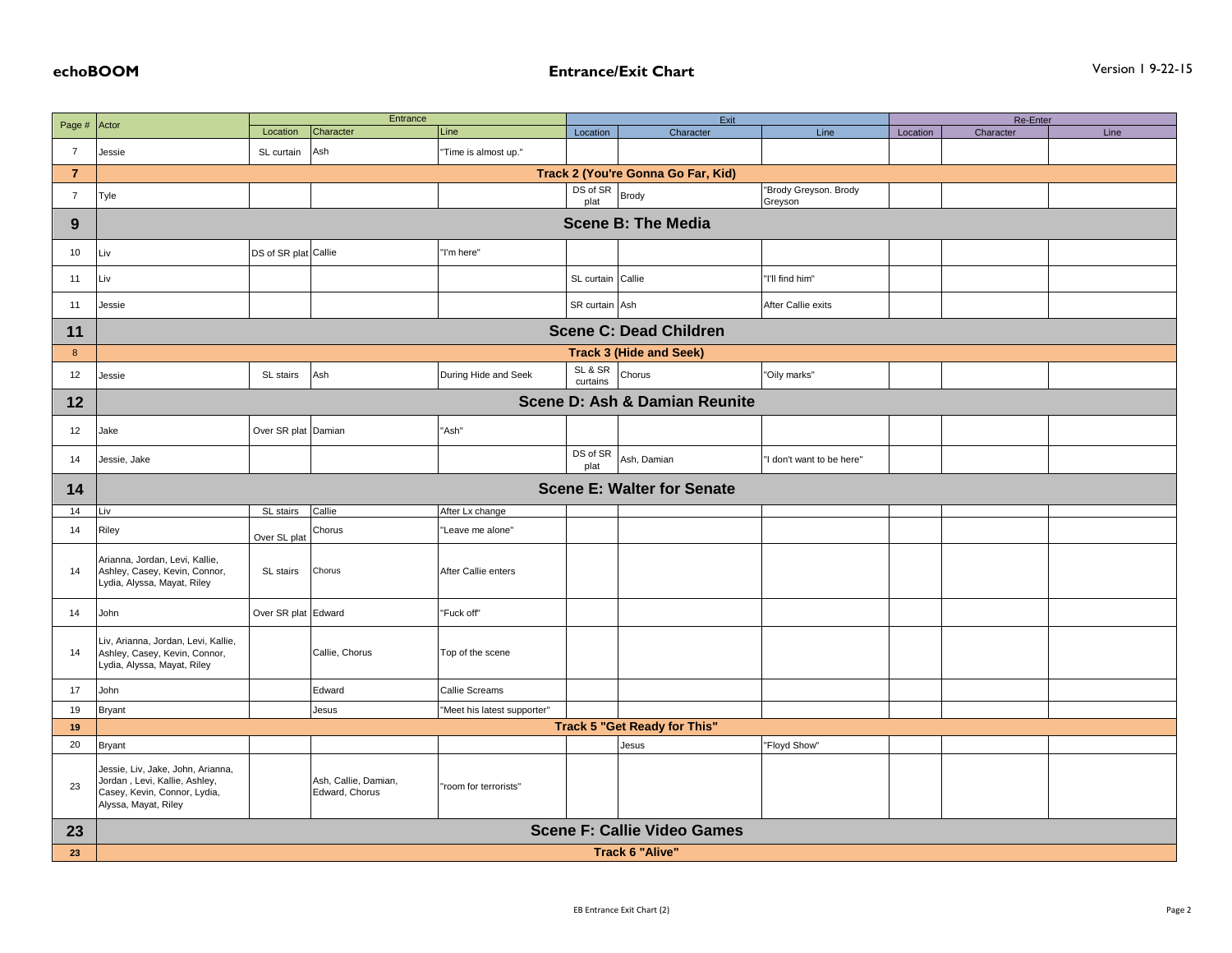## **echoBOOM Entrance/Exit Chart** Version 1 9-22-15

|              |                                                                 | Entrance |                        |                             | Exit              |                                       |                                     | Re-Enter |           |      |  |  |
|--------------|-----------------------------------------------------------------|----------|------------------------|-----------------------------|-------------------|---------------------------------------|-------------------------------------|----------|-----------|------|--|--|
| Page # Actor |                                                                 | Location | Character              | Line                        | Location          | Character                             | Line                                | Location | Character | Line |  |  |
| 23           | Jessie, Liv                                                     |          | Ash, Callie            | Ash finds Callie captivated |                   |                                       |                                     |          |           |      |  |  |
|              | John, Arianna, Jordan, Levi, Kallie,                            |          |                        |                             |                   |                                       |                                     |          |           |      |  |  |
| 24           | Ashley, Casey, Kevin, Connor,                                   |          | Edward, Chours         | "Shh"                       |                   |                                       |                                     |          |           |      |  |  |
|              | Lydia, Alyssa, Mayat, Riley                                     |          |                        |                             |                   |                                       |                                     |          |           |      |  |  |
|              |                                                                 |          |                        |                             |                   |                                       |                                     |          |           |      |  |  |
| 25           |                                                                 |          |                        |                             |                   | <b>Scene G: Back to school</b>        |                                     |          |           |      |  |  |
| 25           | Track 7 "Youth of the Nation"                                   |          |                        |                             |                   |                                       |                                     |          |           |      |  |  |
|              |                                                                 |          |                        |                             |                   |                                       |                                     |          |           |      |  |  |
| 25           | Arianna, Jordan, Levi, Kallie,<br>Ashley, Casey, Kevin, Connor, |          | Chorus                 | Top of the scene            |                   |                                       |                                     |          |           |      |  |  |
|              | Lydia, Alyssa, Mayat, Riley                                     |          |                        |                             |                   |                                       |                                     |          |           |      |  |  |
| 25           | Jessie, Liv                                                     |          | Ash, Callie            | After quick change          |                   |                                       |                                     |          |           |      |  |  |
| 25           | <b>Bryant</b>                                                   |          | Jesus                  | "They'll receive notes"     |                   | Jesus                                 | "Love, Jesus"                       |          |           |      |  |  |
| 25           | Jake                                                            |          | Damian                 | "I'm gonna throw up"        |                   |                                       |                                     |          |           |      |  |  |
| 27           | Jake                                                            |          |                        |                             |                   | Damian                                | "Gimme a minute"                    |          |           |      |  |  |
| 30           | <b>Scene H: Fucking Cunts</b>                                   |          |                        |                             |                   |                                       |                                     |          |           |      |  |  |
|              |                                                                 |          |                        |                             |                   |                                       |                                     |          |           |      |  |  |
| 31           | Jake                                                            |          | Damian                 | "trumps that"               |                   | Callie, Damian                        |                                     |          |           |      |  |  |
| 33           | Liv, Jake<br><b>Bryant</b>                                      |          | Jesus                  | "Jesus Christ"              |                   | Jesus                                 | 'Go to class now"<br>'You're loved' |          |           |      |  |  |
| 34           |                                                                 |          |                        |                             |                   |                                       |                                     |          |           |      |  |  |
| 34           |                                                                 |          |                        |                             |                   | Scene I: Ash Needs a Favor            |                                     |          |           |      |  |  |
| 34           |                                                                 |          |                        |                             |                   | <b>Track 8 "Come in Closer"</b>       |                                     |          |           |      |  |  |
| 34           | Jake                                                            |          | Damian                 | Top of the scene            |                   |                                       |                                     |          |           |      |  |  |
| 35           | Jessie                                                          |          |                        |                             | SL of Set Ash     |                                       | "Leave. Me. Alone."                 |          |           |      |  |  |
| 35           | Jake                                                            |          |                        |                             | SR curtain Damian |                                       | 'Leave. Me. Alone.'                 |          |           |      |  |  |
| 35           |                                                                 |          |                        |                             |                   | <b>Scene J: Ash Burns the Crosses</b> |                                     |          |           |      |  |  |
| 35           |                                                                 |          |                        |                             |                   | <b>Track 9 "Hunting for Witches"</b>  |                                     |          |           |      |  |  |
|              | Jordan, Levi, Kallie, Ashley, Casey,                            |          |                        |                             |                   |                                       |                                     |          |           |      |  |  |
| 36           | Kevin, Connor, Lydia, Alyssa, Myat SL & SR plats                |          |                        |                             |                   |                                       |                                     |          |           |      |  |  |
|              | Riley                                                           |          |                        | While Ash is burning        |                   |                                       |                                     |          |           |      |  |  |
| 36           | Arianna                                                         |          | Fiona                  |                             |                   |                                       |                                     |          |           |      |  |  |
| 36           |                                                                 |          |                        |                             |                   | <b>Scene K: Ash's Aftermath</b>       |                                     |          |           |      |  |  |
| 36           | John                                                            |          | Edward                 | Top of the scene            |                   | Edward                                | 'Jesus Christ"                      |          |           |      |  |  |
| 36           | <b>Bryant</b>                                                   |          | Jesus                  |                             |                   |                                       |                                     |          |           |      |  |  |
| 37           | Scene L: Edward & Ash Explain                                   |          |                        |                             |                   |                                       |                                     |          |           |      |  |  |
| 37           |                                                                 |          |                        |                             |                   | <b>Track 10 "Sinister Kid"</b>        |                                     |          |           |      |  |  |
|              | Arianna, Jordan, Levi, Kallie,                                  |          |                        |                             |                   |                                       |                                     |          |           |      |  |  |
| 37           | Ashley, Casey, Kevin, Connor,                                   |          | Chorus                 | Top of the scene            |                   |                                       |                                     |          |           |      |  |  |
|              | Lydia, Alyssa, Mayat, Riley                                     |          |                        |                             |                   |                                       |                                     |          |           |      |  |  |
| 37           | John, Jake, Bryant                                              |          | Edward, Damian, Bryant | last "Ash Greyson'          |                   |                                       |                                     |          |           |      |  |  |
| 38           | Jessie                                                          |          | Ash                    | "Watch out, ladies.         |                   |                                       |                                     |          |           |      |  |  |
| 40           | John                                                            |          |                        |                             |                   | Edward                                | "We're leaving"                     |          |           |      |  |  |
| 40           | Jake                                                            |          |                        |                             |                   | Damian                                | "Bye, Jesus"                        |          |           |      |  |  |
| 41           |                                                                 |          |                        |                             |                   | <b>Scene M: Six Months</b>            |                                     |          |           |      |  |  |
| 41           | <b>Track 11 "I See Fire"</b>                                    |          |                        |                             |                   |                                       |                                     |          |           |      |  |  |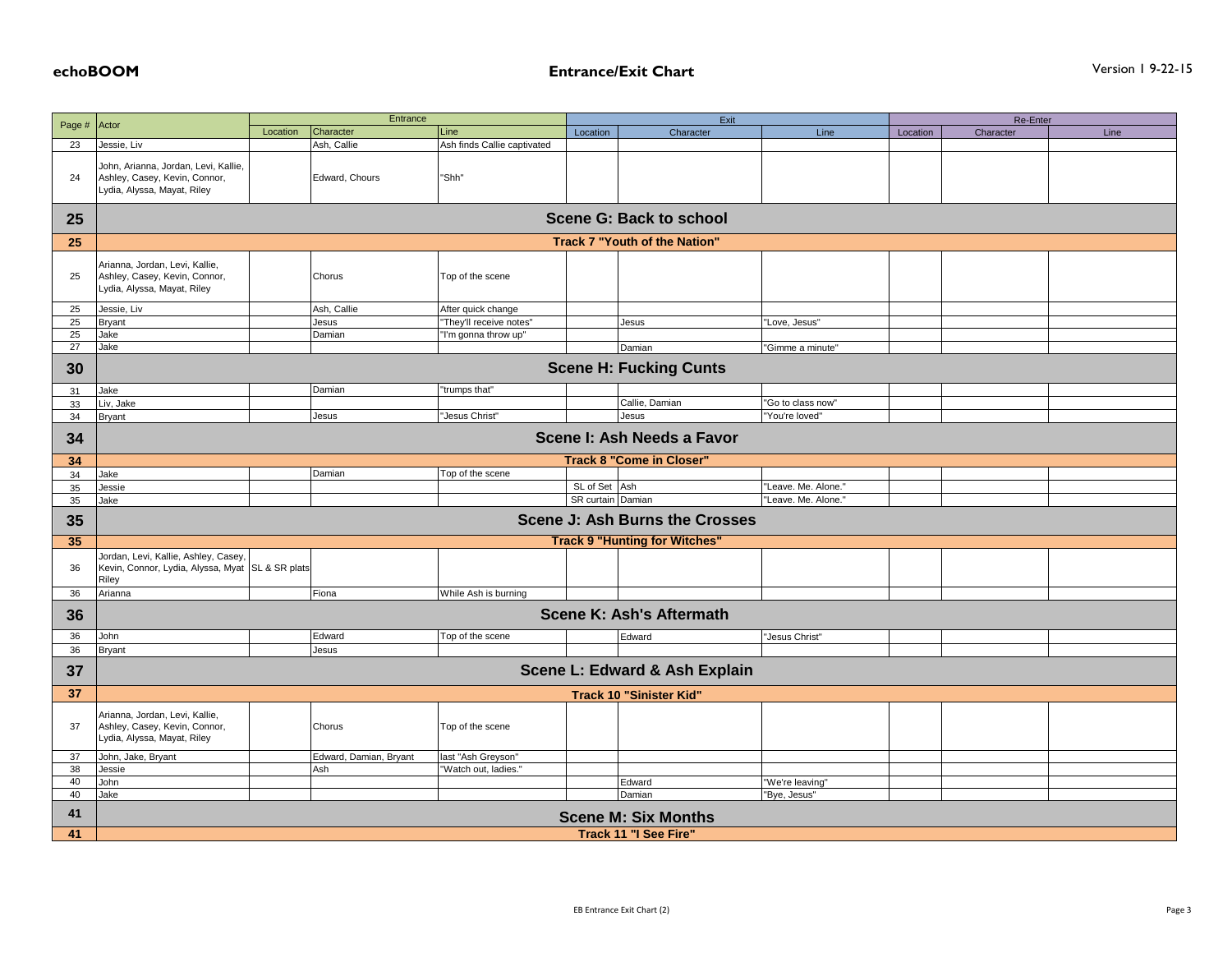|              | Entrance                                                                                       |                             |                             | Exit                                                                       |                     |                                          |                                                         | Re-Enter |           |      |
|--------------|------------------------------------------------------------------------------------------------|-----------------------------|-----------------------------|----------------------------------------------------------------------------|---------------------|------------------------------------------|---------------------------------------------------------|----------|-----------|------|
| Page # Actor |                                                                                                | Location                    | Character                   | Line                                                                       | Location            | Character                                | Line                                                    | Location | Character | Line |
| 41           | Arianna, Jordan, Levi, Kallie,<br>Ashley, Casey, Kevin, Connor,<br>Lydia, Alyssa, Mayat, Riley |                             | Chorus                      | Top of the scene                                                           |                     | Chorus                                   | "Ash Greyson has turned 18<br>and she is buried alive." |          |           |      |
| 44           | John, Jake                                                                                     |                             | SL. Plat. 10 Edward, Damian | After "I'm afraid that's all the<br>time we have. Thank you<br>very much   | SL, Plat. 10 Damian |                                          | "Fucking say something!"                                |          |           |      |
| 47           | John                                                                                           |                             |                             |                                                                            | SL Door Edward      |                                          | "Alright."                                              |          |           |      |
| 47           |                                                                                                |                             |                             |                                                                            |                     | <b>Scene N: Ash in Prison</b>            |                                                         |          |           |      |
|              |                                                                                                |                             |                             |                                                                            |                     | <b>Track 12 "Murder Song (5,4,3,2,1)</b> |                                                         |          |           |      |
| 47           | Jessie                                                                                         |                             | Ash                         | Top of the scene                                                           |                     |                                          |                                                         |          |           |      |
| 47           | Liv                                                                                            | SR Door                     | Callie                      | During Ash's Camera<br>monolouge.                                          | SR Door             | Callie                                   | "Bye, Ashley."                                          |          |           |      |
| 49           | Liv                                                                                            |                             |                             |                                                                            | SR Door             | Callie                                   | "Bye, Ashley."                                          |          |           |      |
| 49           | <b>Bryant</b>                                                                                  | SL Door                     | Jesus                       | After "An eye for an eye, the<br>teachings of my Christ."                  | SL Door             |                                          |                                                         |          |           |      |
| 51           | John                                                                                           | SL Door                     | Edward                      | After " You get the leaders<br>you deserve."                               | SL Door             | Edward                                   | After "Probably."                                       |          |           |      |
| 52           | <b>Bryant</b>                                                                                  |                             |                             |                                                                            | SL Door             | Jesus                                    | After "Your world is about to<br>explode."              |          |           |      |
| 52           | <b>Bryant</b>                                                                                  | SL Door                     | Jesus                       | After Gunshot                                                              | SL Door             | Jesus                                    | After "Your're so short<br>sighted.                     |          |           |      |
| 56           | John                                                                                           |                             |                             |                                                                            | SL Door             | Edward                                   | After "Probably."                                       |          |           |      |
| 56           |                                                                                                |                             |                             |                                                                            |                     | <b>Scene O: 2nd Massacre</b>             |                                                         |          |           |      |
| 56           | Tyle                                                                                           | SR, Plat 2 Brody            |                             | Light Change                                                               |                     |                                          |                                                         |          |           |      |
|              |                                                                                                |                             |                             |                                                                            |                     | Track 14 "Battle Cry"                    |                                                         |          |           |      |
|              |                                                                                                |                             |                             |                                                                            |                     |                                          |                                                         |          |           |      |
| 56           | Kallie, Ashley, Alyssa                                                                         | SL. Plat. 10 Chorus         |                             | "In short, we're gonna be ok.                                              |                     |                                          |                                                         |          |           |      |
| 56           | Connor                                                                                         | SL Door                     | Chorus                      | "In short, we're gonna be ok.                                              |                     |                                          |                                                         |          |           |      |
| 56           | Mayat                                                                                          | SL esc. Stairs Chorus       |                             | "In short, we're gonna be ok.                                              |                     |                                          |                                                         |          |           |      |
| 57           | Riley                                                                                          | SL, Plat. 10 Chorus         |                             | "And by the time we're done<br>the halls will have no echoing<br>screams." |                     |                                          |                                                         |          |           |      |
| 58           | Levi                                                                                           | SR Door                     | Chorus                      | "Shh."                                                                     | Plat. 6             | After " Break the windows."              |                                                         |          |           |      |
| 58           | Casey, Kevin                                                                                   | <b>SR Stairs</b>            | Chorus                      | "I remember this."                                                         |                     |                                          |                                                         |          |           |      |
| 59<br>59     | Jordan, Lydia<br>Arianna                                                                       | <b>SL Stairs</b><br>SL Door | Chorus<br>Fiona             | "Echolocation."<br>"There's too much volume to                             |                     |                                          |                                                         |          |           |      |
|              |                                                                                                |                             |                             | determine a time."                                                         |                     |                                          |                                                         |          |           |      |
| 60           | Arianna                                                                                        |                             |                             |                                                                            | SR, Plat 1. Fiona   |                                          | After her motion.                                       |          |           |      |